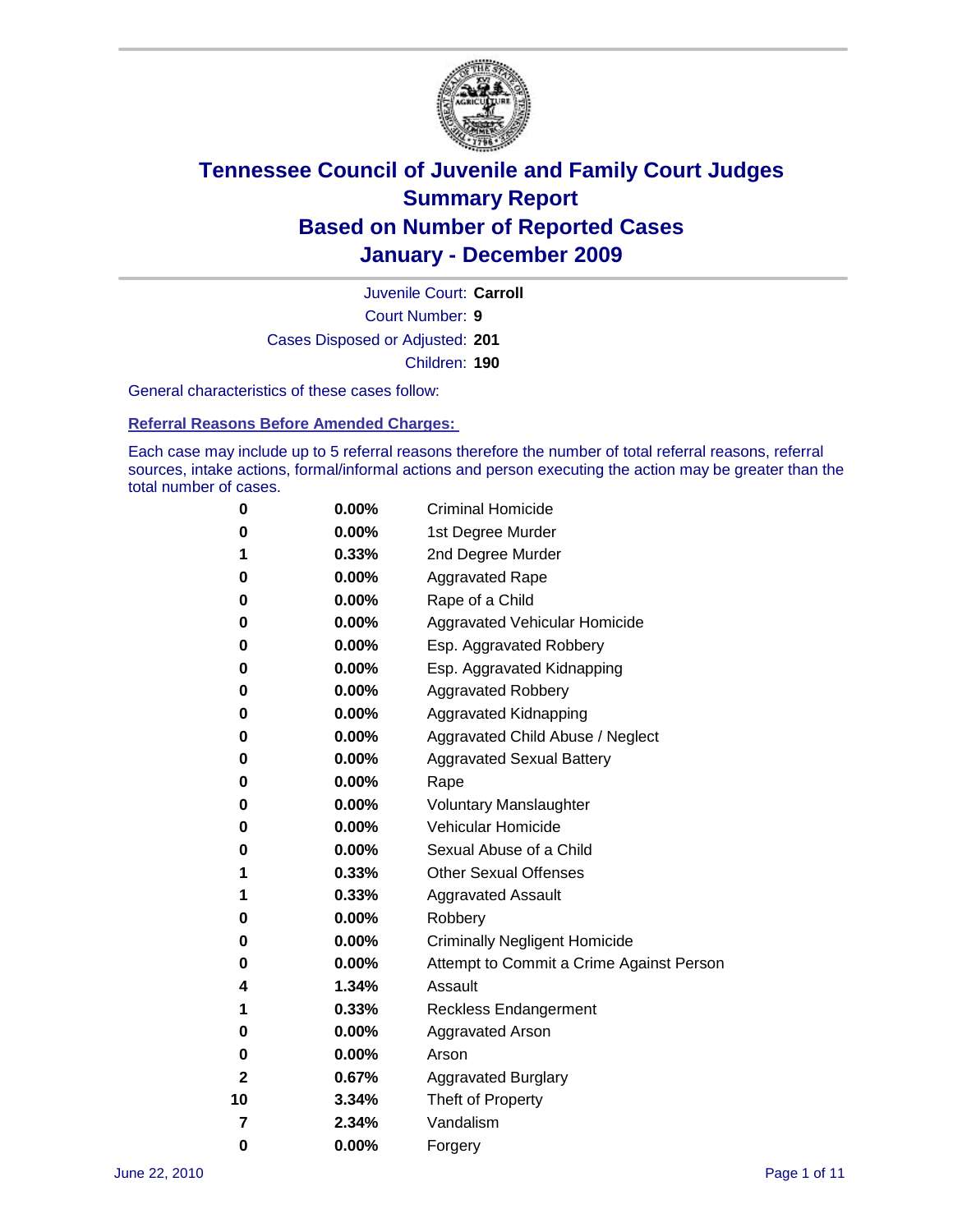

Court Number: **9** Juvenile Court: **Carroll** Cases Disposed or Adjusted: **201** Children: **190**

#### **Referral Reasons Before Amended Charges:**

Each case may include up to 5 referral reasons therefore the number of total referral reasons, referral sources, intake actions, formal/informal actions and person executing the action may be greater than the total number of cases.

| $\pmb{0}$   | 0.00%    | <b>Worthless Checks</b>                                     |
|-------------|----------|-------------------------------------------------------------|
| 0           | 0.00%    | Illegal Possession / Fraudulent Use of Credit / Debit Cards |
| 6           | 2.01%    | <b>Burglary</b>                                             |
| $\bf{0}$    | 0.00%    | Unauthorized Use of a Vehicle                               |
| 0           | $0.00\%$ | <b>Cruelty to Animals</b>                                   |
| 0           | 0.00%    | Sale of Controlled Substances                               |
| 1           | 0.33%    | <b>Other Drug Offenses</b>                                  |
| 13          | 4.35%    | Possession of Controlled Substances                         |
| $\mathbf 0$ | $0.00\%$ | <b>Criminal Attempt</b>                                     |
| 0           | 0.00%    | Carrying Weapons on School Property                         |
| 3           | 1.00%    | Unlawful Carrying / Possession of a Weapon                  |
| 1           | 0.33%    | <b>Evading Arrest</b>                                       |
| 0           | 0.00%    | Escape                                                      |
| 1           | 0.33%    | Driving Under Influence (DUI)                               |
| 11          | 3.68%    | Possession / Consumption of Alcohol                         |
| 0           | 0.00%    | Resisting Stop, Frisk, Halt, Arrest or Search               |
| 0           | $0.00\%$ | <b>Aggravated Criminal Trespass</b>                         |
| 0           | $0.00\%$ | Harassment                                                  |
| 0           | 0.00%    | Failure to Appear                                           |
| 0           | $0.00\%$ | Filing a False Police Report                                |
| 0           | 0.00%    | Criminal Impersonation                                      |
| 6           | 2.01%    | <b>Disorderly Conduct</b>                                   |
| 0           | $0.00\%$ | <b>Criminal Trespass</b>                                    |
| $\bf{0}$    | $0.00\%$ | Public Intoxication                                         |
| 0           | $0.00\%$ | Gambling                                                    |
| 167         | 55.85%   | <b>Traffic</b>                                              |
| 0           | $0.00\%$ | <b>Local Ordinances</b>                                     |
| 0           | 0.00%    | Violation of Wildlife Regulations                           |
| 0           | $0.00\%$ | Contempt of Court                                           |
| 0           | 0.00%    | Violation of Probation                                      |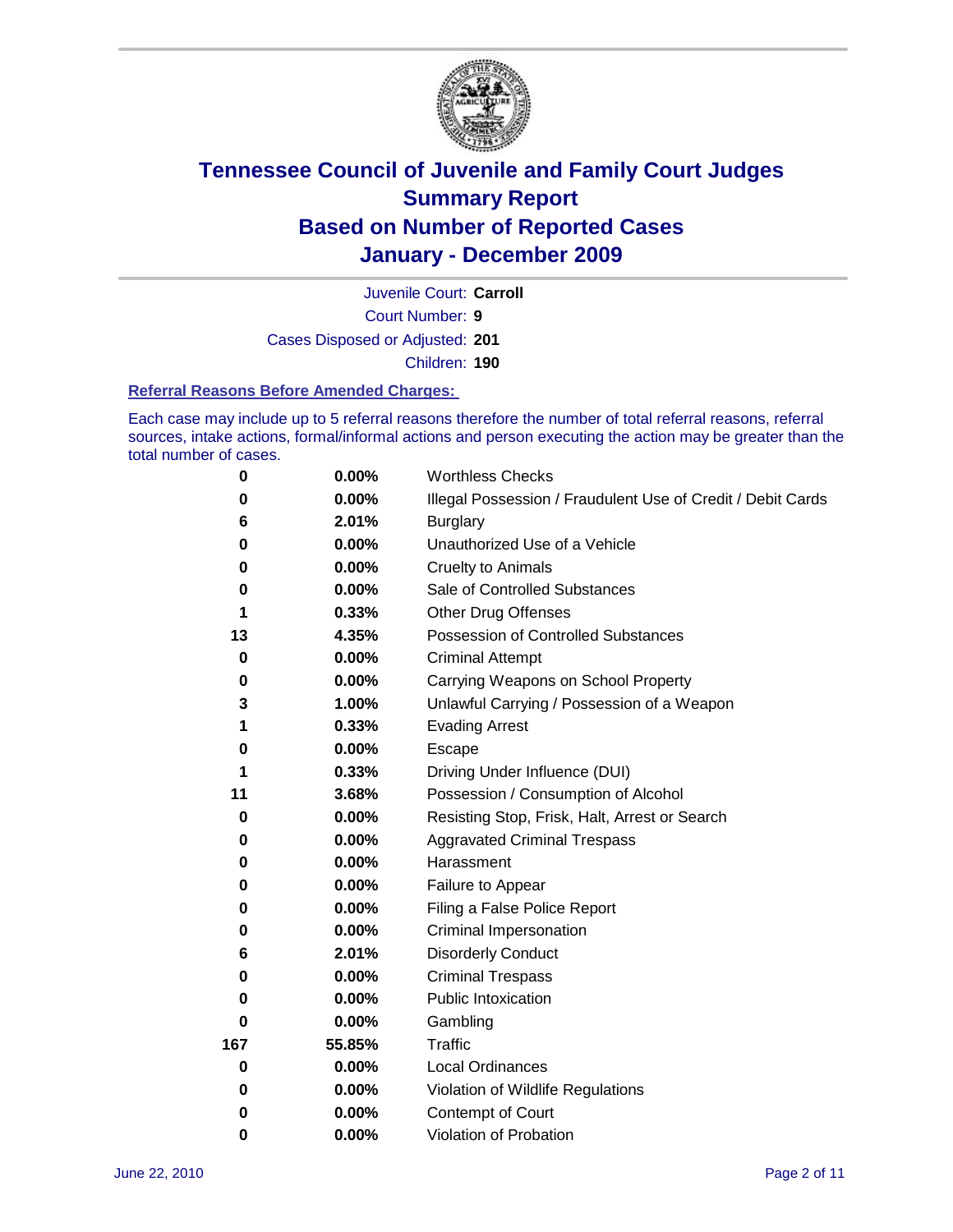

Court Number: **9** Juvenile Court: **Carroll** Cases Disposed or Adjusted: **201** Children: **190**

#### **Referral Reasons Before Amended Charges:**

Each case may include up to 5 referral reasons therefore the number of total referral reasons, referral sources, intake actions, formal/informal actions and person executing the action may be greater than the total number of cases.

| 299      | 100.00% | <b>Total Referrals</b>                 |
|----------|---------|----------------------------------------|
| 0        | 0.00%   | Other                                  |
| 0        | 0.00%   | <b>Consent to Marry</b>                |
| 0        | 0.00%   | <b>Request for Medical Treatment</b>   |
| 0        | 0.00%   | <b>Child Support</b>                   |
| 0        | 0.00%   | Paternity / Legitimation               |
| 0        | 0.00%   | Visitation                             |
| 0        | 0.00%   | Custody                                |
| 0        | 0.00%   | <b>Foster Care Review</b>              |
| 0        | 0.00%   | <b>Administrative Review</b>           |
| $\bf{0}$ | 0.00%   | <b>Judicial Review</b>                 |
| 0        | 0.00%   | Violation of Informal Adjustment       |
| 0        | 0.00%   | <b>Violation of Pretrial Diversion</b> |
| 0        | 0.00%   | <b>Termination of Parental Rights</b>  |
| 26       | 8.70%   | Dependency / Neglect                   |
| $\bf{0}$ | 0.00%   | <b>Physically Abused Child</b>         |
| 0        | 0.00%   | <b>Sexually Abused Child</b>           |
| 0        | 0.00%   | Violation of Curfew                    |
| $\bf{0}$ | 0.00%   | Violation of a Valid Court Order       |
| 8        | 2.68%   | Possession of Tobacco Products         |
| 0        | 0.00%   | Out-of-State Runaway                   |
|          | 0.33%   | In-State Runaway                       |
| 16       | 5.35%   | Truancy                                |
| 12       | 4.01%   | <b>Unruly Behavior</b>                 |
| 0        | 0.00%   | Violation of Aftercare                 |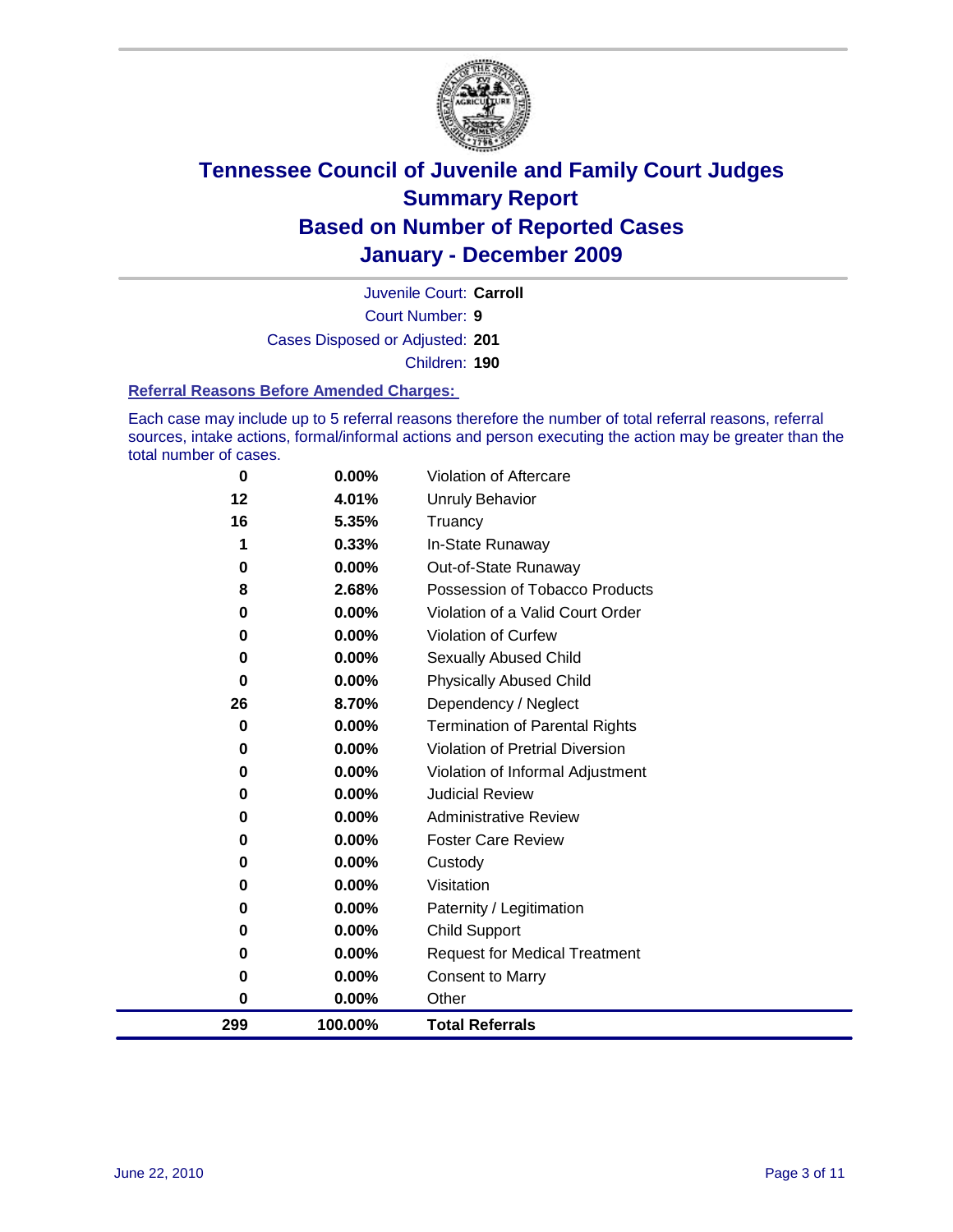

|                            |                                 | Juvenile Court: Carroll           |  |
|----------------------------|---------------------------------|-----------------------------------|--|
|                            |                                 | <b>Court Number: 9</b>            |  |
|                            | Cases Disposed or Adjusted: 201 |                                   |  |
|                            |                                 | Children: 190                     |  |
| <b>Referral Sources: 1</b> |                                 |                                   |  |
| 236                        | 78.93%                          | Law Enforcement                   |  |
| 13                         | 4.35%                           | Parents                           |  |
| 0                          | 0.00%                           | <b>Relatives</b>                  |  |
| 0                          | 0.00%                           | Self                              |  |
| 24                         | 8.03%                           | School                            |  |
| 0                          | 0.00%                           | <b>CSA</b>                        |  |
| 26                         | 8.70%                           | <b>DCS</b>                        |  |
| 0                          | 0.00%                           | <b>Other State Department</b>     |  |
| 0                          | $0.00\%$                        | <b>District Attorney's Office</b> |  |
| 0                          | 0.00%                           | <b>Court Staff</b>                |  |
| 0                          | 0.00%                           | Social Agency                     |  |
| 0                          | 0.00%                           | <b>Other Court</b>                |  |
| 0                          | 0.00%                           | Victim                            |  |
| 0                          | 0.00%                           | Child & Parent                    |  |
| 0                          | $0.00\%$                        | Hospital                          |  |
| 0                          | 0.00%                           | Unknown                           |  |
| 0                          | 0.00%                           | Other                             |  |

### **Age of Child at Referral: 2**

|    | 100.00%  | <b>Total Child Count</b> |
|----|----------|--------------------------|
| 0  | $0.00\%$ | Unknown                  |
| 0  | 0.00%    | Ages 19 and Over         |
| 71 | 37.37%   | Ages 17 through 18       |
| 72 | 37.89%   | Ages 15 through 16       |
| 14 | 7.37%    | Ages 13 through 14       |
| 11 | 5.79%    | Ages 11 through 12       |
| 22 | 11.58%   | Ages 10 and Under        |
|    | 190      |                          |

<sup>1</sup> If different than number of Referral Reasons (299), verify accuracy of your court's data.

**100.00% Total Referral Sources**

<sup>2</sup> One child could be counted in multiple categories, verify accuracy of your court's data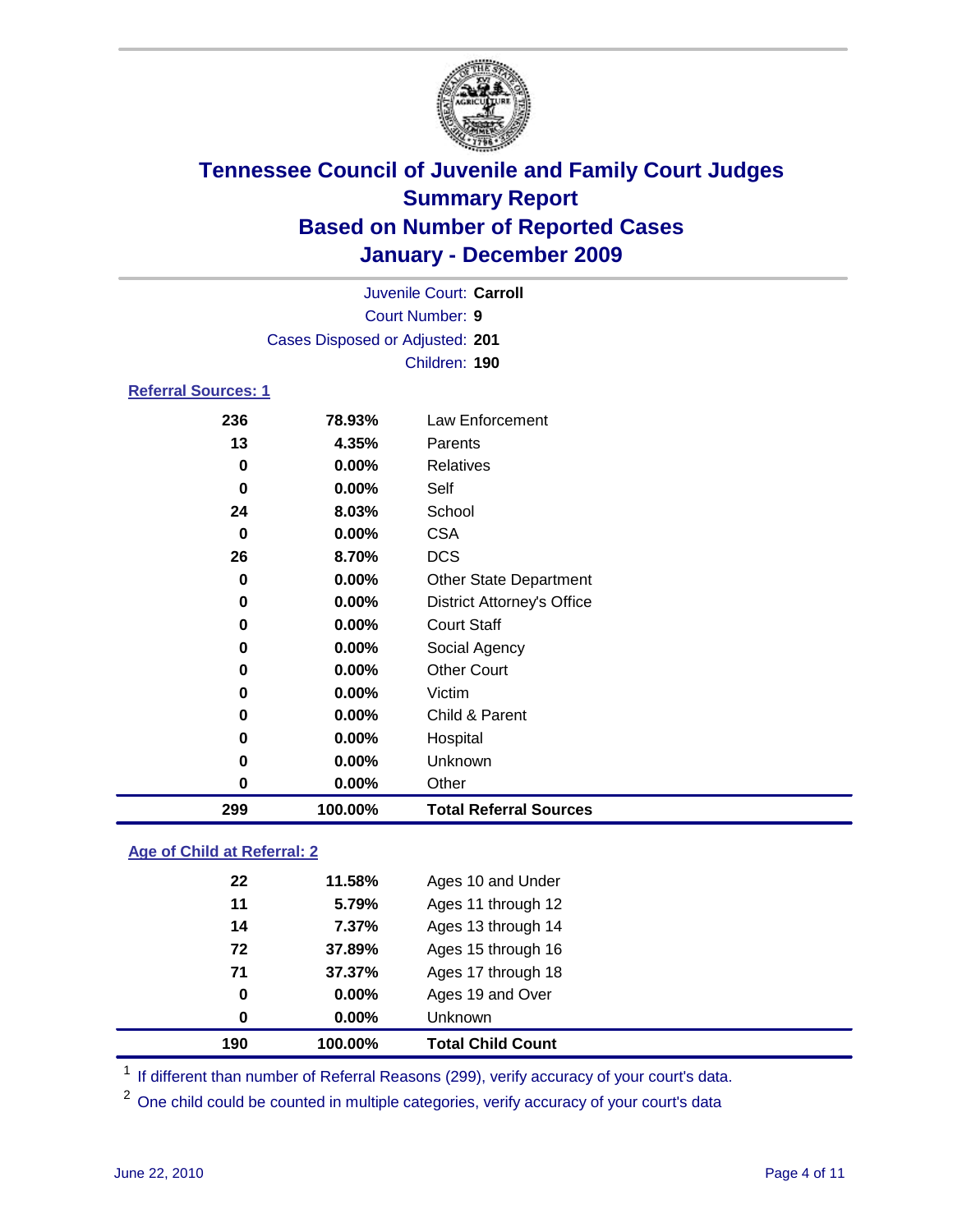

| Juvenile Court: Carroll                 |                                 |                          |  |  |  |
|-----------------------------------------|---------------------------------|--------------------------|--|--|--|
|                                         | <b>Court Number: 9</b>          |                          |  |  |  |
|                                         | Cases Disposed or Adjusted: 201 |                          |  |  |  |
|                                         |                                 | Children: 190            |  |  |  |
| Sex of Child: 1                         |                                 |                          |  |  |  |
| 116                                     | 61.05%                          | Male                     |  |  |  |
| 74                                      | 38.95%                          | Female                   |  |  |  |
| $\mathbf 0$                             | 0.00%                           | Unknown                  |  |  |  |
| 190                                     | 100.00%                         | <b>Total Child Count</b> |  |  |  |
| Race of Child: 1                        |                                 |                          |  |  |  |
| 164                                     | 86.32%                          | White                    |  |  |  |
| 19                                      | 10.00%                          | African American         |  |  |  |
| 1                                       | 0.53%                           | Native American          |  |  |  |
| $\mathbf 0$                             | 0.00%                           | Asian                    |  |  |  |
| 6                                       | 3.16%                           | Mixed                    |  |  |  |
| $\mathbf 0$                             | 0.00%                           | Unknown                  |  |  |  |
| 190                                     | 100.00%                         | <b>Total Child Count</b> |  |  |  |
| <b>Hispanic Origin: 1</b>               |                                 |                          |  |  |  |
| $\mathbf{2}$                            | 1.05%                           | Yes                      |  |  |  |
| 187                                     | 98.42%                          | No                       |  |  |  |
| 1                                       | 0.53%                           | Unknown                  |  |  |  |
| 190                                     | 100.00%                         | <b>Total Child Count</b> |  |  |  |
| <b>School Enrollment of Children: 1</b> |                                 |                          |  |  |  |
| 170                                     | 89.47%                          | Yes                      |  |  |  |
| 19                                      | 10.00%                          | No                       |  |  |  |
| 1                                       | 0.53%                           | Unknown                  |  |  |  |
| 190                                     | 100.00%                         | <b>Total Child Count</b> |  |  |  |

One child could be counted in multiple categories, verify accuracy of your court's data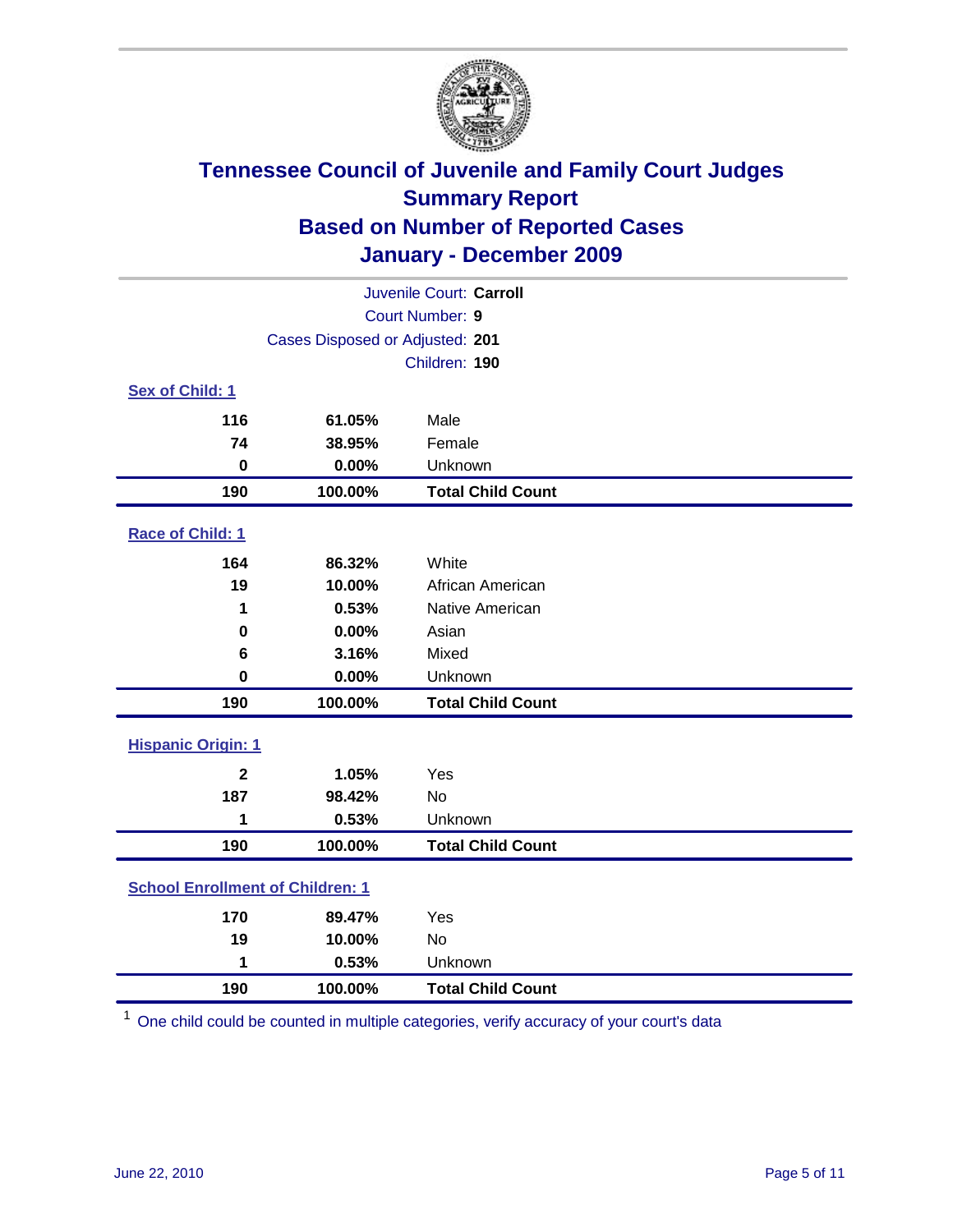

Court Number: **9** Juvenile Court: **Carroll** Cases Disposed or Adjusted: **201** Children: **190**

### **Living Arrangement of Child at Time of Referral: 1**

| 190 | 100.00%  | <b>Total Child Count</b>     |
|-----|----------|------------------------------|
| 0   | 0.00%    | Other                        |
| 1   | 0.53%    | Unknown                      |
| 0   | $0.00\%$ | Independent                  |
| 0   | 0.00%    | In an Institution            |
| 0   | $0.00\%$ | In a Residential Center      |
| 0   | 0.00%    | In a Group Home              |
| 3   | 1.58%    | With Foster Family           |
| 1   | 0.53%    | With Adoptive Parents        |
| 19  | 10.00%   | <b>With Relatives</b>        |
| 6   | 3.16%    | With Father                  |
| 76  | 40.00%   | With Mother                  |
| 19  | 10.00%   | With Mother and Stepfather   |
| 0   | $0.00\%$ | With Father and Stepmother   |
| 65  | 34.21%   | With Both Biological Parents |
|     |          |                              |

#### **Type of Detention: 2**

| 201      | 100.00%  | <b>Total Detention Count</b> |
|----------|----------|------------------------------|
| 0        | $0.00\%$ | Other                        |
| 200      | 99.50%   | Does Not Apply               |
| 0        | $0.00\%$ | Unknown                      |
| 0        | 0.00%    | <b>Psychiatric Hospital</b>  |
| $\bf{0}$ | 0.00%    | Jail - No Separation         |
| 0        | $0.00\%$ | Jail - Partial Separation    |
| 0        | $0.00\%$ | Jail - Complete Separation   |
| 1        | 0.50%    | Juvenile Detention Facility  |
| 0        | $0.00\%$ | Non-Secure Placement         |
|          |          |                              |

<sup>1</sup> One child could be counted in multiple categories, verify accuracy of your court's data

<sup>2</sup> If different than number of Cases (201) verify accuracy of your court's data.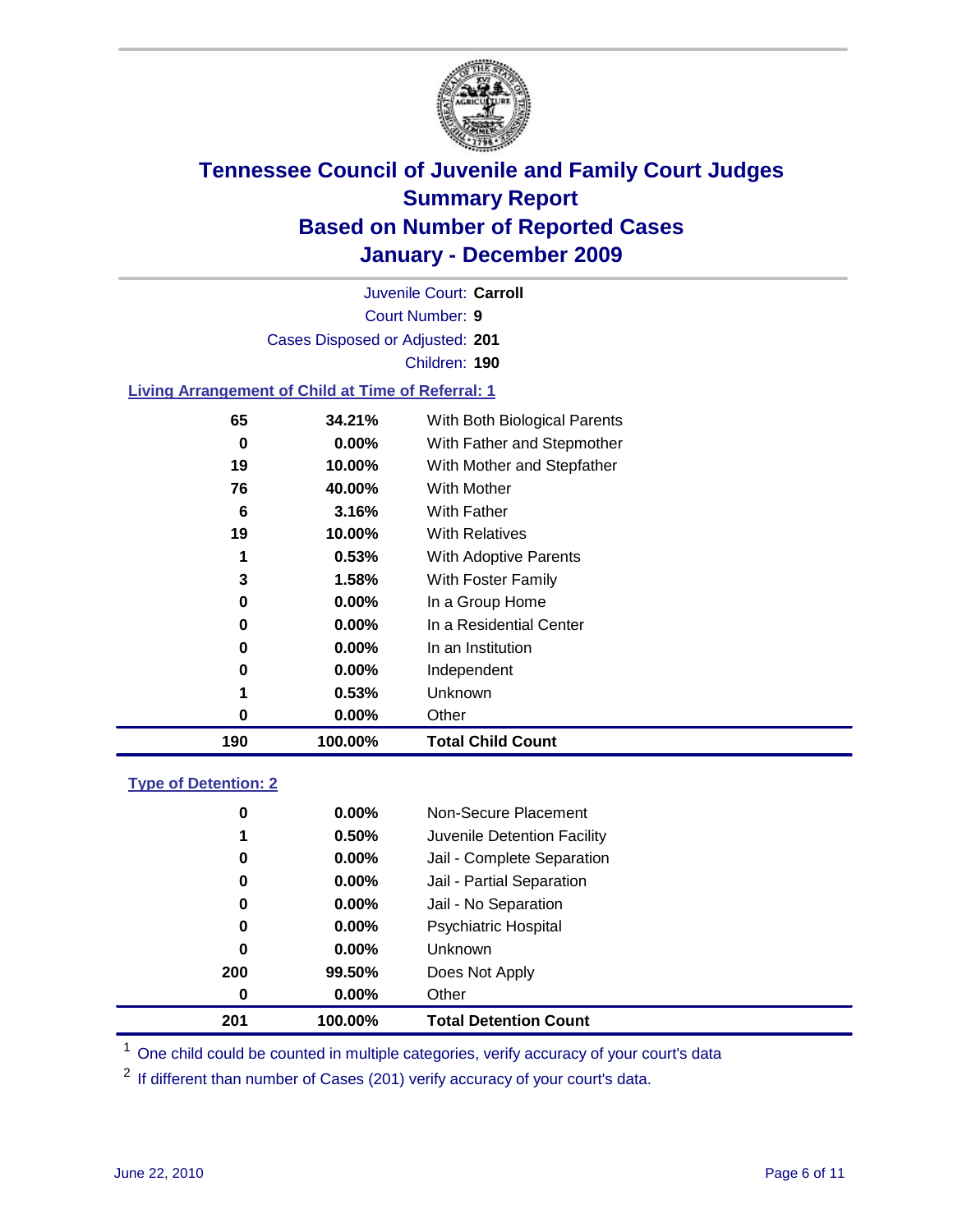

|                                                    | Juvenile Court: Carroll         |                                      |  |  |  |  |  |
|----------------------------------------------------|---------------------------------|--------------------------------------|--|--|--|--|--|
|                                                    | Court Number: 9                 |                                      |  |  |  |  |  |
|                                                    | Cases Disposed or Adjusted: 201 |                                      |  |  |  |  |  |
|                                                    | Children: 190                   |                                      |  |  |  |  |  |
| <b>Placement After Secure Detention Hearing: 1</b> |                                 |                                      |  |  |  |  |  |
| 0                                                  | 0.00%                           | Returned to Prior Living Arrangement |  |  |  |  |  |
| 0                                                  | 0.00%                           | Juvenile Detention Facility          |  |  |  |  |  |
| 1                                                  | 0.50%                           | Jail                                 |  |  |  |  |  |
| 0                                                  | 0.00%                           | Shelter / Group Home                 |  |  |  |  |  |
| 0                                                  | 0.00%                           | <b>Foster Family Home</b>            |  |  |  |  |  |
| 0                                                  | 0.00%                           | <b>Psychiatric Hospital</b>          |  |  |  |  |  |
| 0                                                  | 0.00%                           | Unknown                              |  |  |  |  |  |
| 200                                                | 99.50%                          | Does Not Apply                       |  |  |  |  |  |
| 0                                                  | 0.00%                           | Other                                |  |  |  |  |  |
| 201                                                | 100.00%                         | <b>Total Placement Count</b>         |  |  |  |  |  |
| <b>Intake Actions: 2</b>                           |                                 |                                      |  |  |  |  |  |
|                                                    |                                 |                                      |  |  |  |  |  |
| 126                                                | 42.14%                          | <b>Petition Filed</b>                |  |  |  |  |  |
| $\bf{0}$                                           | 0.00%                           | <b>Motion Filed</b>                  |  |  |  |  |  |
| 173                                                | 57.86%                          | <b>Citation Processed</b>            |  |  |  |  |  |
| 0                                                  | 0.00%                           | Notification of Paternity Processed  |  |  |  |  |  |
| 0                                                  | 0.00%                           | Scheduling of Judicial Review        |  |  |  |  |  |
| $\bf{0}$                                           | 0.00%                           | Scheduling of Administrative Review  |  |  |  |  |  |
| 0                                                  | 0.00%                           | Scheduling of Foster Care Review     |  |  |  |  |  |
| $\bf{0}$                                           | 0.00%                           | Unknown                              |  |  |  |  |  |
| 0                                                  | 0.00%                           | Does Not Apply                       |  |  |  |  |  |
| 0                                                  | 0.00%                           | Other                                |  |  |  |  |  |
| 299                                                | 100.00%                         | <b>Total Intake Count</b>            |  |  |  |  |  |

<sup>1</sup> If different than number of Cases (201) verify accuracy of your court's data.

<sup>2</sup> If different than number of Referral Reasons (299), verify accuracy of your court's data.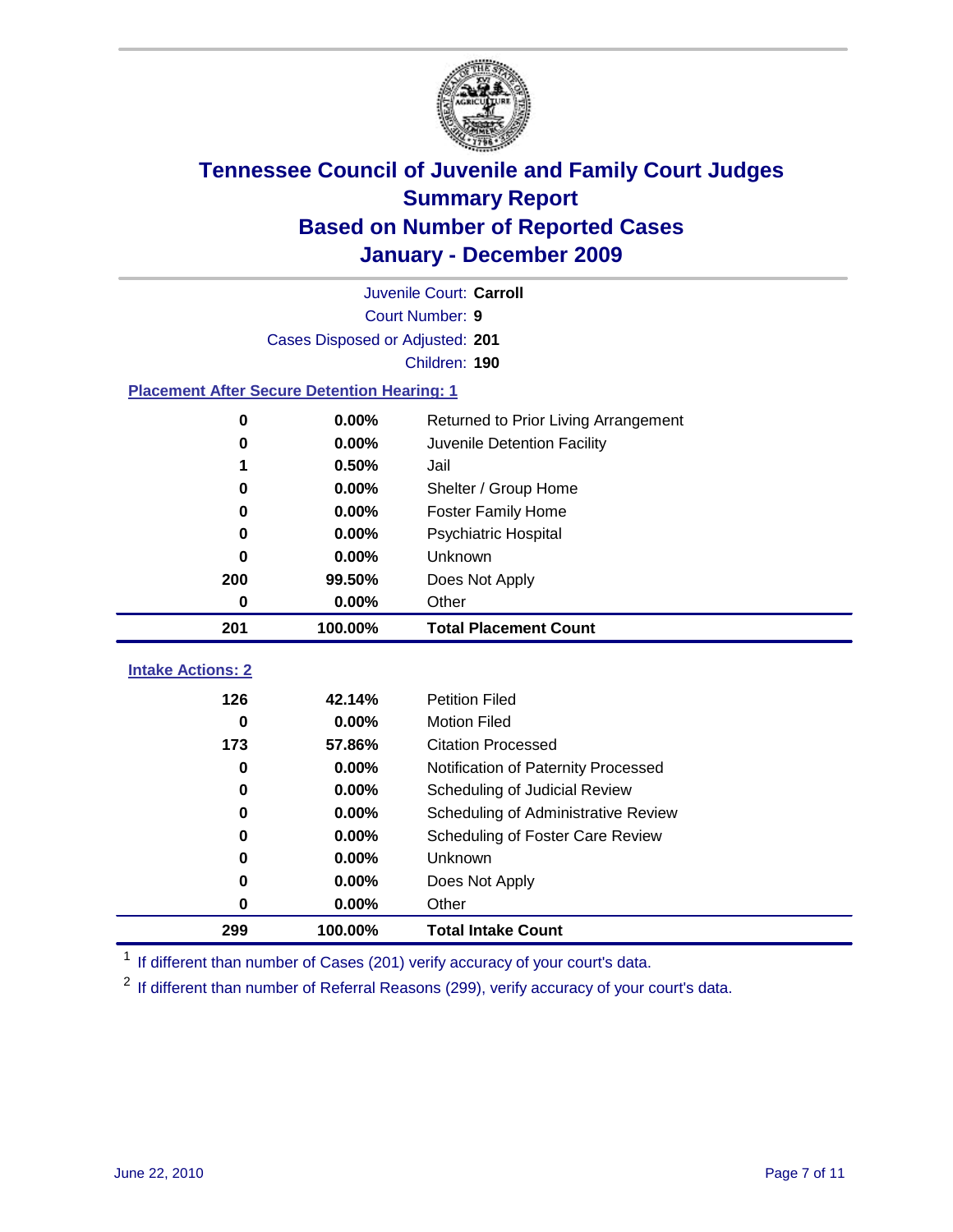

Court Number: **9** Juvenile Court: **Carroll** Cases Disposed or Adjusted: **201** Children: **190**

### **Last Grade Completed by Child: 1**

| 190            | 100.00%        | <b>Total Child Count</b>          |  |
|----------------|----------------|-----------------------------------|--|
| $\bf{0}$       | $0.00\%$       | Other                             |  |
| 11             | 5.79%          | Unknown                           |  |
| $\mathbf 0$    | 0.00%          | <b>Never Attended School</b>      |  |
| 6              | 3.16%          | Graduated                         |  |
| 5              | 2.63%          | <b>GED</b>                        |  |
| $\mathbf 0$    | 0.00%          | Non-Graded Special Ed             |  |
| 1              | 0.53%          | 12th Grade                        |  |
| 47             | 24.74%         | 11th Grade                        |  |
| 39             | 20.53%         | 10th Grade                        |  |
| 29             | 15.26%         | 9th Grade                         |  |
| 13             | 6.84%          | 8th Grade                         |  |
| 9              | 4.74%          | 7th Grade                         |  |
| 4              | 2.11%          | 6th Grade                         |  |
| 6              | 3.16%          | 5th Grade                         |  |
| $\mathbf{2}$   | 1.05%          | 4th Grade                         |  |
| 0              | 0.00%          | 3rd Grade                         |  |
| 3              | 1.58%          | 2nd Grade                         |  |
| $\mathbf 0$    | 0.00%          | 1st Grade                         |  |
| 1              | 0.53%          | Kindergarten                      |  |
| 14<br>$\bf{0}$ | 7.37%<br>0.00% | Too Young for School<br>Preschool |  |

### **Enrolled in Special Education: 1**

| 190 | 100.00% | <b>Total Child Count</b> |  |
|-----|---------|--------------------------|--|
| 13  | 6.84%   | Unknown                  |  |
| 164 | 86.32%  | No                       |  |
| 13  | 6.84%   | Yes                      |  |
|     |         |                          |  |

One child could be counted in multiple categories, verify accuracy of your court's data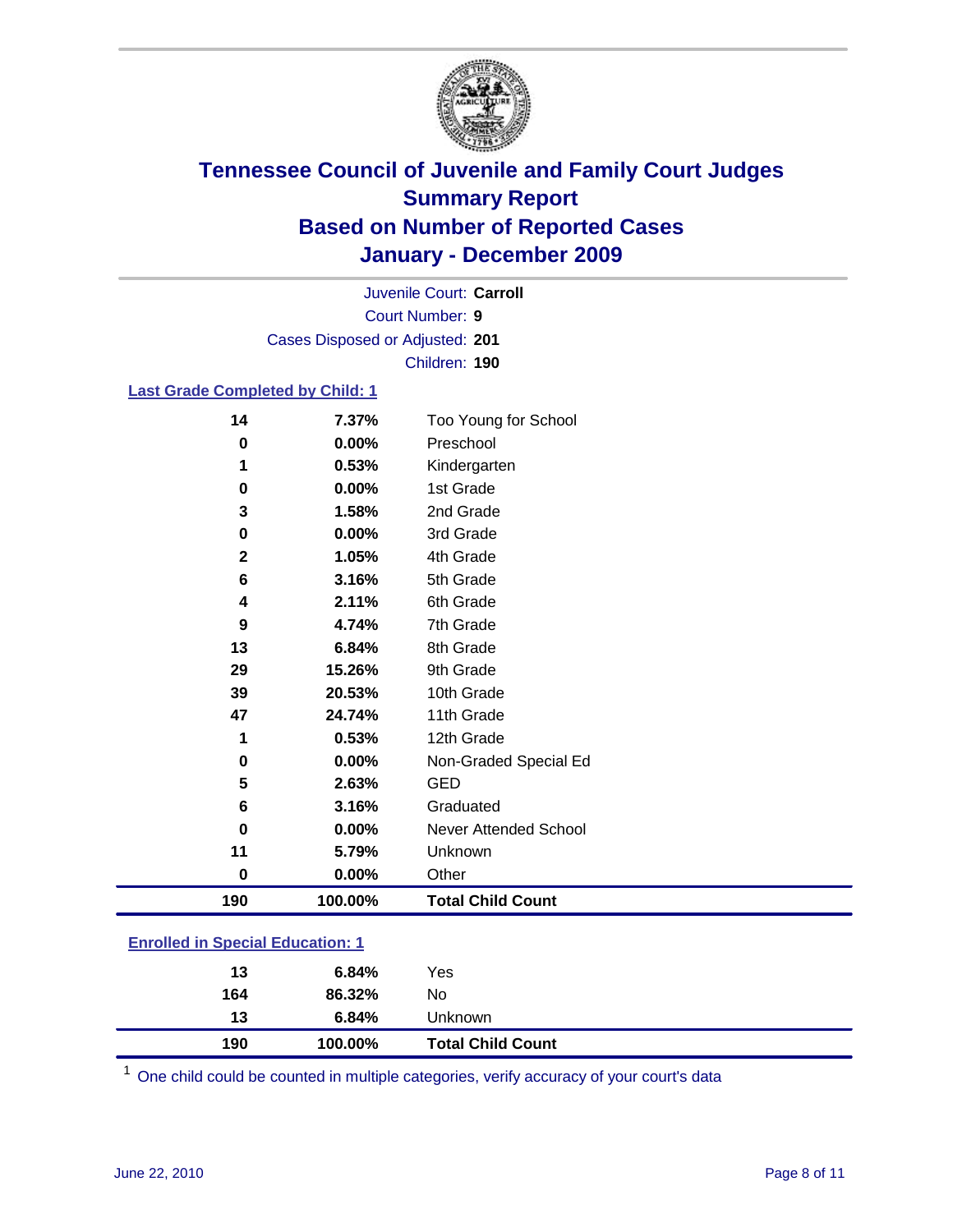

| Juvenile Court: Carroll      |                                 |                           |  |  |  |
|------------------------------|---------------------------------|---------------------------|--|--|--|
|                              | Court Number: 9                 |                           |  |  |  |
|                              | Cases Disposed or Adjusted: 201 |                           |  |  |  |
|                              |                                 | Children: 190             |  |  |  |
| <b>Action Executed By: 1</b> |                                 |                           |  |  |  |
| 299                          | 100.00%                         | Judge                     |  |  |  |
| 0                            | 0.00%                           | Referee                   |  |  |  |
| 0                            | $0.00\%$                        | <b>YSO</b>                |  |  |  |
| 0                            | 0.00%                           | Other                     |  |  |  |
| 0                            | 0.00%                           | Unknown                   |  |  |  |
| 299                          | 100.00%                         | <b>Total Action Count</b> |  |  |  |

### **Formal / Informal Actions: 1**

| 20           | 6.69%    | Dismissed                                        |
|--------------|----------|--------------------------------------------------|
| 0            | $0.00\%$ | Retired / Nolle Prosequi                         |
| 23           | 7.69%    | <b>Complaint Substantiated Delinquent</b>        |
| $\mathbf{2}$ | 0.67%    | <b>Complaint Substantiated Status Offender</b>   |
| 26           | 8.70%    | <b>Complaint Substantiated Dependent/Neglect</b> |
| 0            | $0.00\%$ | <b>Complaint Substantiated Abused</b>            |
| 0            | $0.00\%$ | <b>Complaint Substantiated Mentally III</b>      |
| 226          | 75.59%   | Informal Adjustment                              |
|              | 0.33%    | <b>Pretrial Diversion</b>                        |
| 1            | 0.33%    | <b>Transfer to Adult Court Hearing</b>           |
| 0            | $0.00\%$ | Charges Cleared by Transfer to Adult Court       |
| 0            | $0.00\%$ | Special Proceeding                               |
| 0            | $0.00\%$ | <b>Review Concluded</b>                          |
| 0            | $0.00\%$ | Case Held Open                                   |
| 0            | $0.00\%$ | Other                                            |
| 0            | $0.00\%$ | <b>Unknown</b>                                   |
| 299          | 100.00%  | <b>Total Action Count</b>                        |

<sup>1</sup> If different than number of Referral Reasons (299), verify accuracy of your court's data.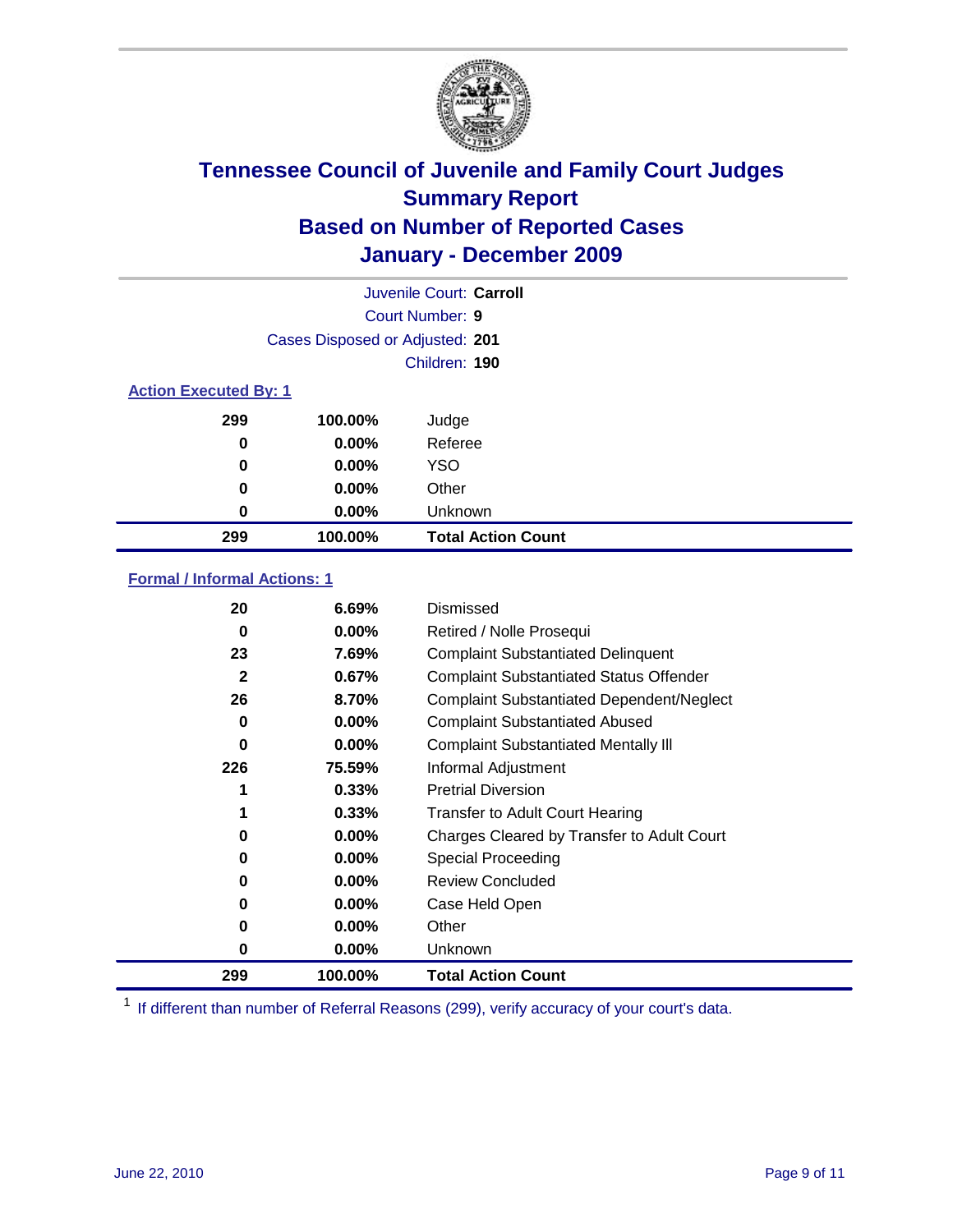

|                       |                                 | Juvenile Court: Carroll                               |
|-----------------------|---------------------------------|-------------------------------------------------------|
|                       |                                 | <b>Court Number: 9</b>                                |
|                       | Cases Disposed or Adjusted: 201 |                                                       |
|                       |                                 | Children: 190                                         |
| <b>Case Outcomes:</b> |                                 | There can be multiple outcomes for one child or case. |
| 8                     | 1.84%                           | <b>Case Dismissed</b>                                 |
| 0                     | 0.00%                           | Case Retired or Nolle Prosequi                        |
| 92                    | 21.20%                          | Warned / Counseled                                    |
| 0                     | 0.00%                           | <b>Held Open For Review</b>                           |
| 62                    | 14.29%                          | Supervision / Probation to Juvenile Court             |
| 0                     | 0.00%                           | <b>Probation to Parents</b>                           |
| 0                     | 0.00%                           | Referral to Another Entity for Supervision / Service  |
| 1                     | 0.23%                           | Referred for Mental Health Counseling                 |
| $\mathbf 2$           | 0.46%                           | Referred for Alcohol and Drug Counseling              |
| 0                     | 0.00%                           | <b>Referred to Alternative School</b>                 |
| 0                     | 0.00%                           | Referred to Private Child Agency                      |
| 18                    | 4.15%                           | Referred to Defensive Driving School                  |
| 6                     | 1.38%                           | Referred to Alcohol Safety School                     |
| 41                    | 9.45%                           | Referred to Juvenile Court Education-Based Program    |
| 11                    | 2.53%                           | Driver's License Held Informally                      |
| 0                     | 0.00%                           | <b>Voluntary Placement with DMHMR</b>                 |
| 0                     | 0.00%                           | <b>Private Mental Health Placement</b>                |
| 0                     | 0.00%                           | <b>Private MR Placement</b>                           |
| 0                     | 0.00%                           | Placement with City/County Agency/Facility            |
| 0                     | 0.00%                           | Placement with Relative / Other Individual            |
| 0                     | 0.00%                           | Fine                                                  |
| 6                     | 1.38%                           | <b>Public Service</b>                                 |
| 5                     | 1.15%                           | Restitution                                           |
| 0                     | 0.00%                           | <b>Runaway Returned</b>                               |
| 5                     | 1.15%                           | No Contact Order                                      |
| 16                    | 3.69%                           | Injunction Other than No Contact Order                |
| 57                    | 13.13%                          | <b>House Arrest</b>                                   |
| 0                     | 0.00%                           | <b>Court Defined Curfew</b>                           |
| 0                     | 0.00%                           | Dismissed from Informal Adjustment                    |
| 0                     | 0.00%                           | <b>Dismissed from Pretrial Diversion</b>              |
| 0                     | 0.00%                           | Released from Probation                               |
| 1                     | 0.23%                           | <b>Transferred to Adult Court</b>                     |
| 0                     | $0.00\%$                        | <b>DMHMR Involuntary Commitment</b>                   |